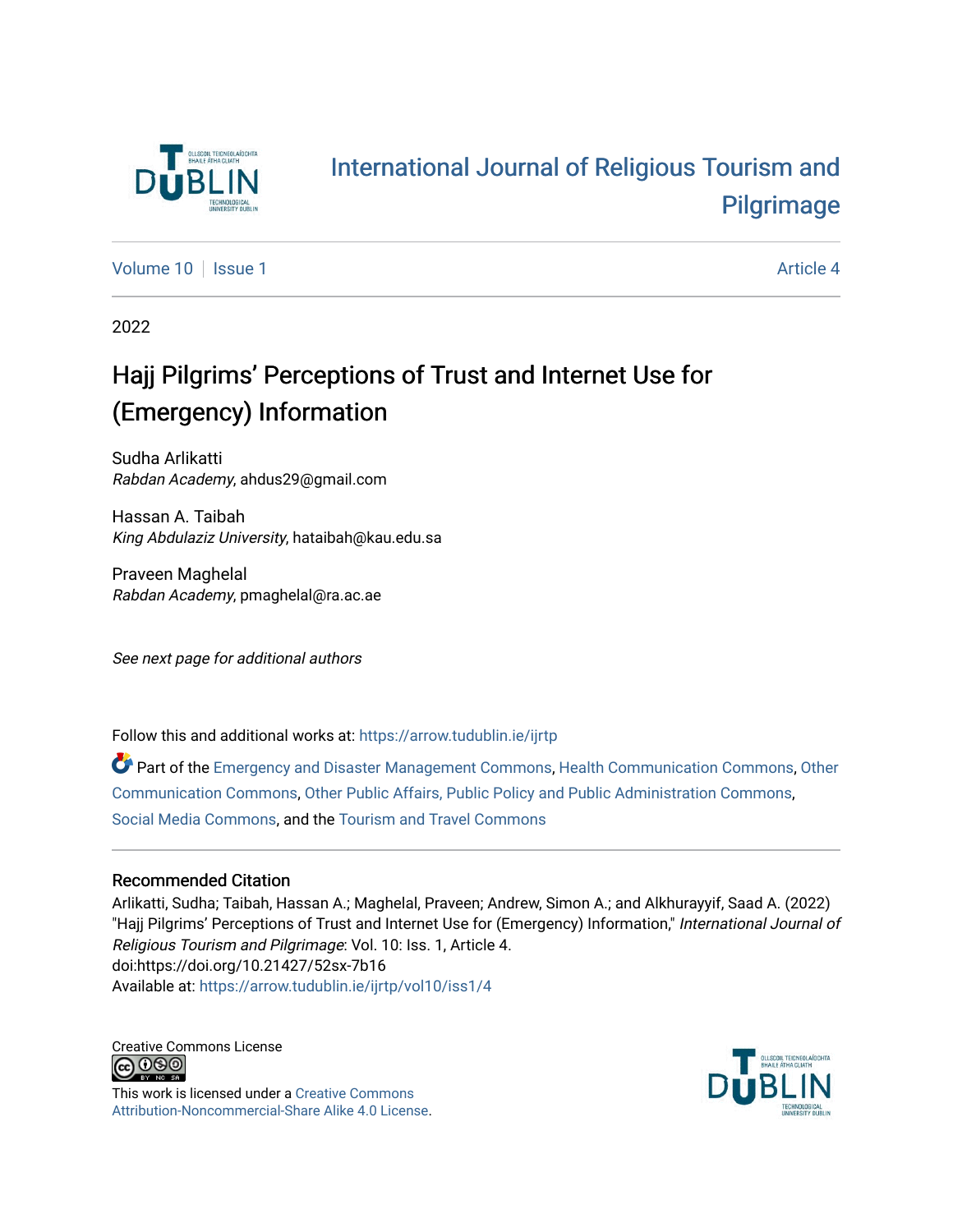# Hajj Pilgrims' Perceptions of Trust and Internet Use for (Emergency) Information

## Cover Page Footnote

We acknowledge partial support for this research by the Transportation and Crowd Management Center of Research Excellence (TCMCORE), Saudi Arabia, and we thank the 21 surveyors and three supervisors provided by them. Most importantly, we are grateful to the pilgrims who gave freely of their time to answer the full survey to bring our research to fruition. Any opinions, findings, and conclusions or recommendations expressed in this material are those of the authors and do not necessarily reflect the views of the funding agency.

#### Authors

Sudha Arlikatti, Hassan A. Taibah, Praveen Maghelal, Simon A. Andrew, and Saad A. Alkhurayyif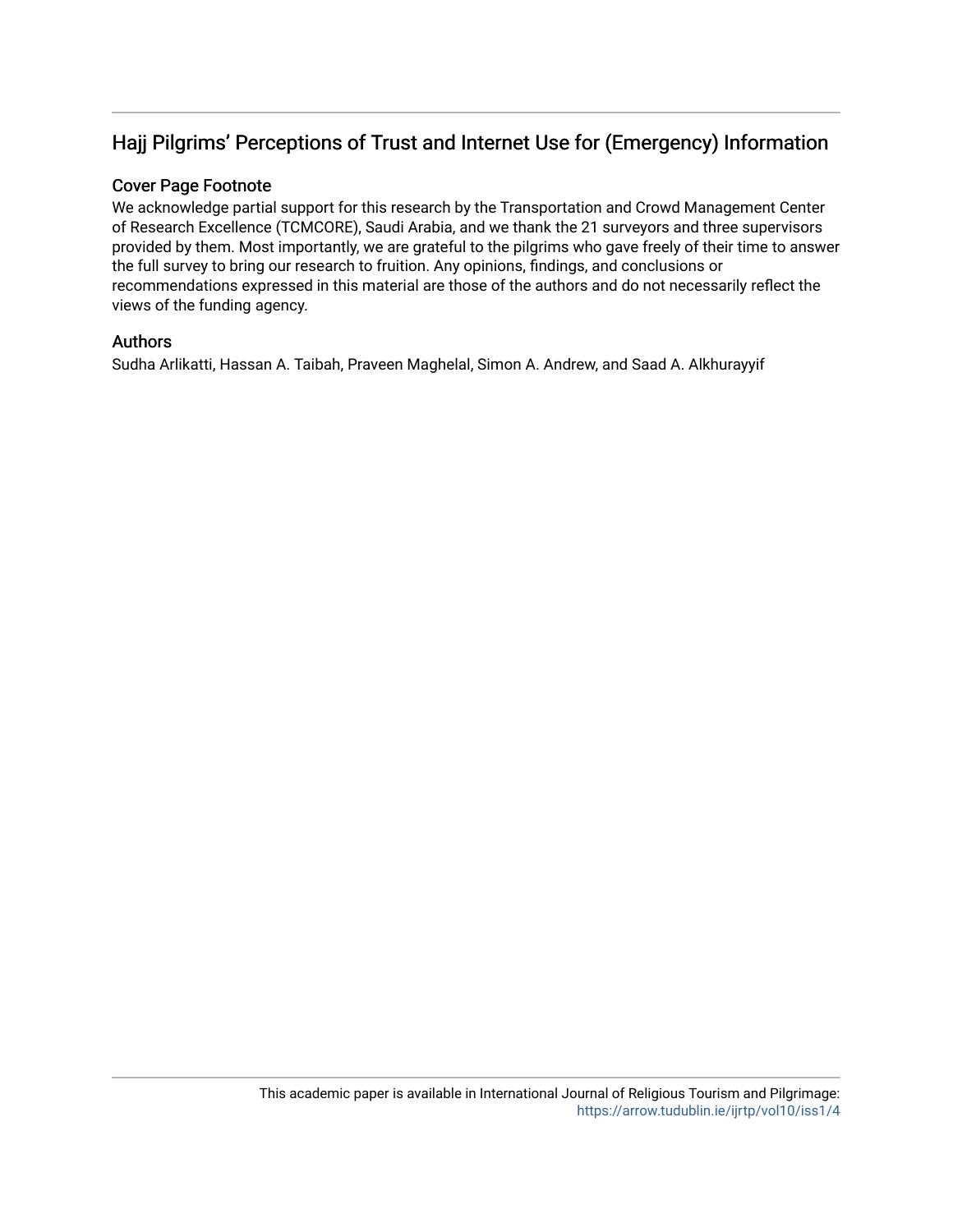# **Hajj Pilgrims' Perceptions of Trust and Internet Use for (Emergency) Information**

#### **Sudha Arlikatti**

Rabdan Academy ahdus29@gmail.com

#### **Hassan A. Taibah**

King Abdulaziz University hataibah@kau.edu.sa

#### **Praveen Maghelal**

Rabdan Academy pmaghelal@ra.ac.ae

#### **Simon A. Andrew**

University of North Texas sandrew@unt.edu

#### **Saad A. Alkhurayyif**

King Saud University salkhurayyif@ksu.edu.sa

> This empirical study examines the patterns of internet use during Hajj, with the broader aim of providing suggestions on how organisations can improve risk communication at crowded religious venues using traditional and new media. The research team adopted a convenience sampling strategy to conduct in-person surveys of 348 Hajj pilgrims in the vicinity of the Grand Mosque in Madinah, Saudi Arabia during the October 2013 season. Of these, 150 pilgrims used the internet and their responses were analysed using simple descriptive statistics and binary regression analyses. The findings of this study suggest that Hajj pilgrims prefer accessing the internet through their smartphone devices and laptops, and both first timers and repeat pilgrims trusted websites hosted by the Saudi Arabian authorities, and their group leaders. Additionally, findings suggest that the trust in information sources and patterns of social media use differed by demographic characteristics such as age, language and economic characteristics. This underscores the need for diversifying the use of both traditional and new media communication channels to increase the diffusion and penetration of risk information for varied groups. Cross-checking of government efforts with such empirical studies helps demonstrate whether the funds expended to improve risk communication and raise hazard awareness are on point to make the pilgrims safer. The paper concludes by acknowledging that although the internet and social media are revolutionising the kinds of information available to pilgrims, they may lead to a loss in the sanctity, simplicity and equanimity of partaking in a pilgrimage, or bring harm to pilgrims through the misuse of personal data collected through social media sites. Suggestions are made to authorities and event organisers to keep a balance between traditional and modern practices of conducting a pilgrimage and designing information and communication technologies. A call for inspiring pilgrims to not only be consumers of information, but rather, providers of information by being ever vigilant is made. Presently, few pilgrimage destinations are using the power of the internet and social media for garnering pilgrims' participation in risk communication and crisis preparedness which is a missed opportunity.

> **Key Words**: Hajj pilgrims, risk communication, trusted sources, internet use, social media, risk warnings

# **Introduction**

Increasingly, emergency management stakeholders around the world are using the internet as a tool for disseminating risk information and raising awareness in simple and easy to understand formats for speedier and effective crisis management (Crowe, 2011; Houston *et*  *al*., 2015; Veil, Buehner & Palenchar, 2011). With its universal reach, the internet serves as a cheap multichannel risk communication tool. It helps motivate individuals of varying demographic characteristics to become consumers and disseminators of information which aids in diffusion and acceptance of warning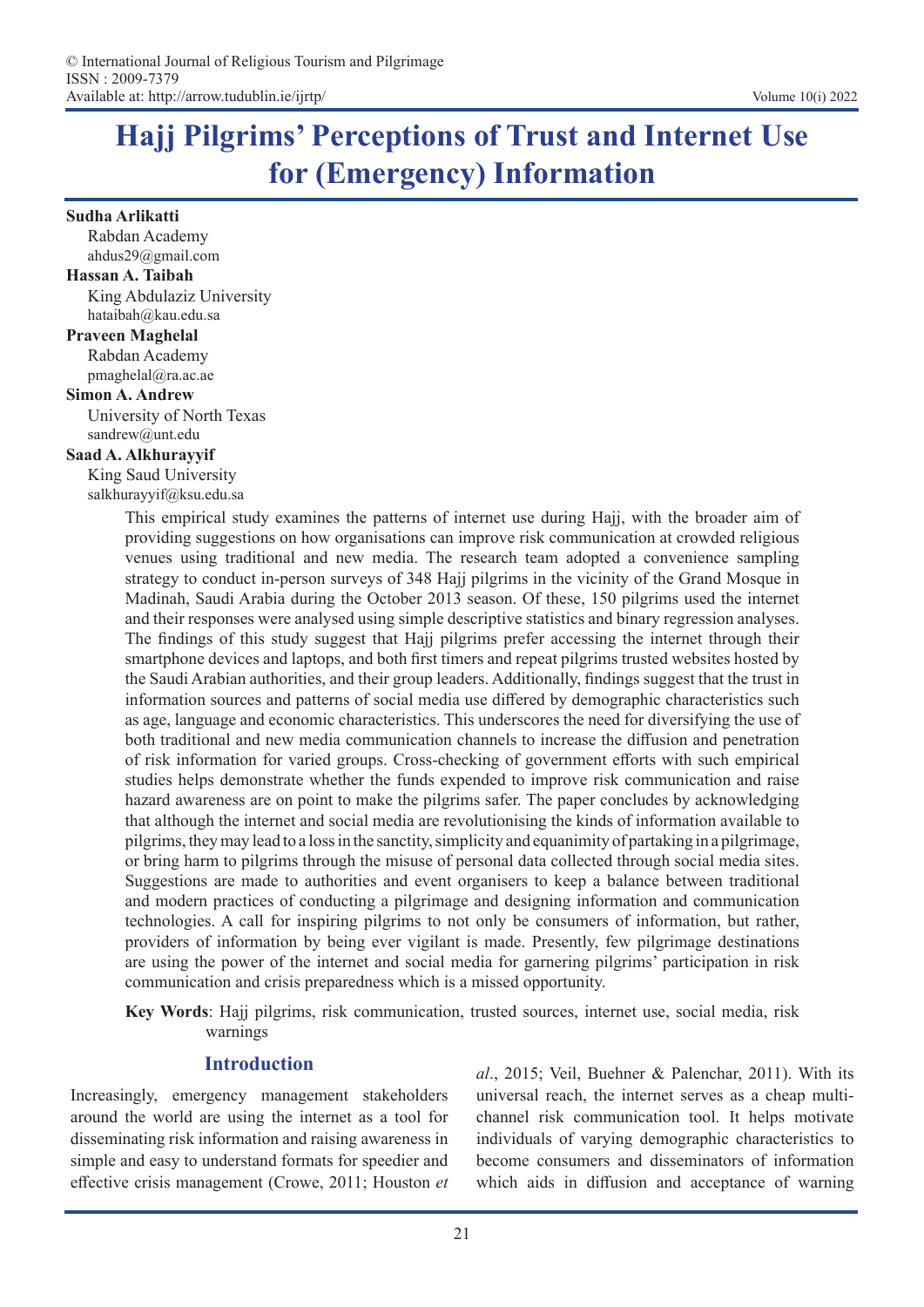messages and ultimately their protective action behaviors (Starbird & Palen, 2012; Taibah, Arlikatti & Andrew, 2017; Taibah, Arlikatti, Andrew *et al*., 2020).

More and more government agencies are augmenting the use of traditional risk communication channels such as TV, radio or face-to-face methods, with social media via the internet (Wukich & Mergel, 2016; Gupta & Gulla, 2010). Thus, various social media platforms are serving as conduits for providing preparedness guidelines to communities and real-time information to raise situational awareness as an emergency unfolds. Such information is useful in all phases of the disaster management cycle (Wukich, 2016). There are also instances where private sector organisations are using the internet to seek suggestions from the public through crowdsourcing, as was done by the British Petroleum (BP) (a multinational oil and gas company), following the 2010 oil spill in the Gulf (Crowe, 2011; Gao, Barbier & Goolsby, 2011). During the 2010 Haiti and Chile earthquakes, a free 'crowdsourcing' application called 'Ushahidi' provided multisector agencies with maps and real-time data for situational awareness, which in turn helped first response organisations address the needs as they arose (Ushahidi, n.d.).

Thus, the internet has transformed consumers from merely being 'receivers' to 'contributors' of information. In the face of emergencies, it allows people to share eyewitness accounts and experiences virtually with others. Data mined from internet websites is further helping to analyse disaster victims' needs for relief assistance and support from outsiders, and improving crisis management (Ragini, Anand & Bhaskar, 2017). The ability to update information easily and in real time is yet another advantage the internet affords for risk communication and emergency preparedness (Veil, Buehner & Palenchar, 2011). Microblogging sites like Twitter have the capability of disseminating community sourced information by tweeting and retweeting, and building solidarity and a crowd-powered recommendation system. Starbird and Palen (2012) conclude that considering such crowds as a working collective could help in identifying local people who first introduced the original information of value and are the influencers, and can be reached out to help with crisis communication.

However, in this context there is scant evidence in the existing social media literature on how pilgrims use the

internet for seeking and sharing risk information. This line of enquiry is especially important because pilgrims are a unique population who are motivated by their faith to undertake some of the most complicated and oftentimes life-threatening journeys. Gaillard and Texier (2010) espoused that our religious beliefs embedded in socio-cultural norms contribute to how we perceive environmental threats. This in turn influences how we respond to them, either positively through strength and prayers that help cultivate resiliencies, or negatively through discriminatory practices (Taibah *et al*., 2017) or fatalistic behaviours. The positive effect in relation to risky situations is noticeable among pilgrims who embark on arduous journeys with the full knowledge of the risks involved. For such devout pilgrims the 'pull factor' of their destination (Fuchs & Reichel, 2011), outweighs their perceived risk factors.

For example, the Hindu pilgrimage to Sabarimala in the State of Kerala (India) attracts 30 million annually. It requires believers to undertake a long trek of 74- 87 miles through forests, in a mountainous region to reach the temple situated at an elevation of 4,135 feet. Many pilgrims have been injured or have lost their lives due to massive congestion from crowd crush, stampedes, landslides, spread of food and water-borne gastrointestinal illnesses, airborne contagions and flaring up of pre-existing health problems (Joseph, Babu, Dev & Pradeepkumar, 2016; Taibah *et al*., 2017). Another, is the largest annual mass gathering of Muslims the Hajj pilgrimage which attracts 2.5 million pilgrims from over 140 countries, to perform rituals during the holy month of Ramadan. This is considered the Islamic faith's fifth pillar and all Muslims are obligated to perform a pilgrimage to Makkah and Madinah in the Kingdom of Saudi Arabia (KSA) if they have the resources and are physically capable, at least once in their lifetime, if not annually. The scale and spread of the various sites which form the pilgrimage requires rigorous, tiring travel, often in peak summer heat as rituals need to be completed over a prescribed six-day period (Raj & Bozonelos, 2015).

These circumstances present unique challenges for Hajj management authorities and the government of Saudi Arabia as well as private tour operators who are trying to keep the pilgrims safe from crowd crush/ stampedes and heatstroke like the events which occurred in 2004, 2006 and 2015 which caused 250 deaths, 360 deaths, and 769 deaths respectively (Yamin & Albugami,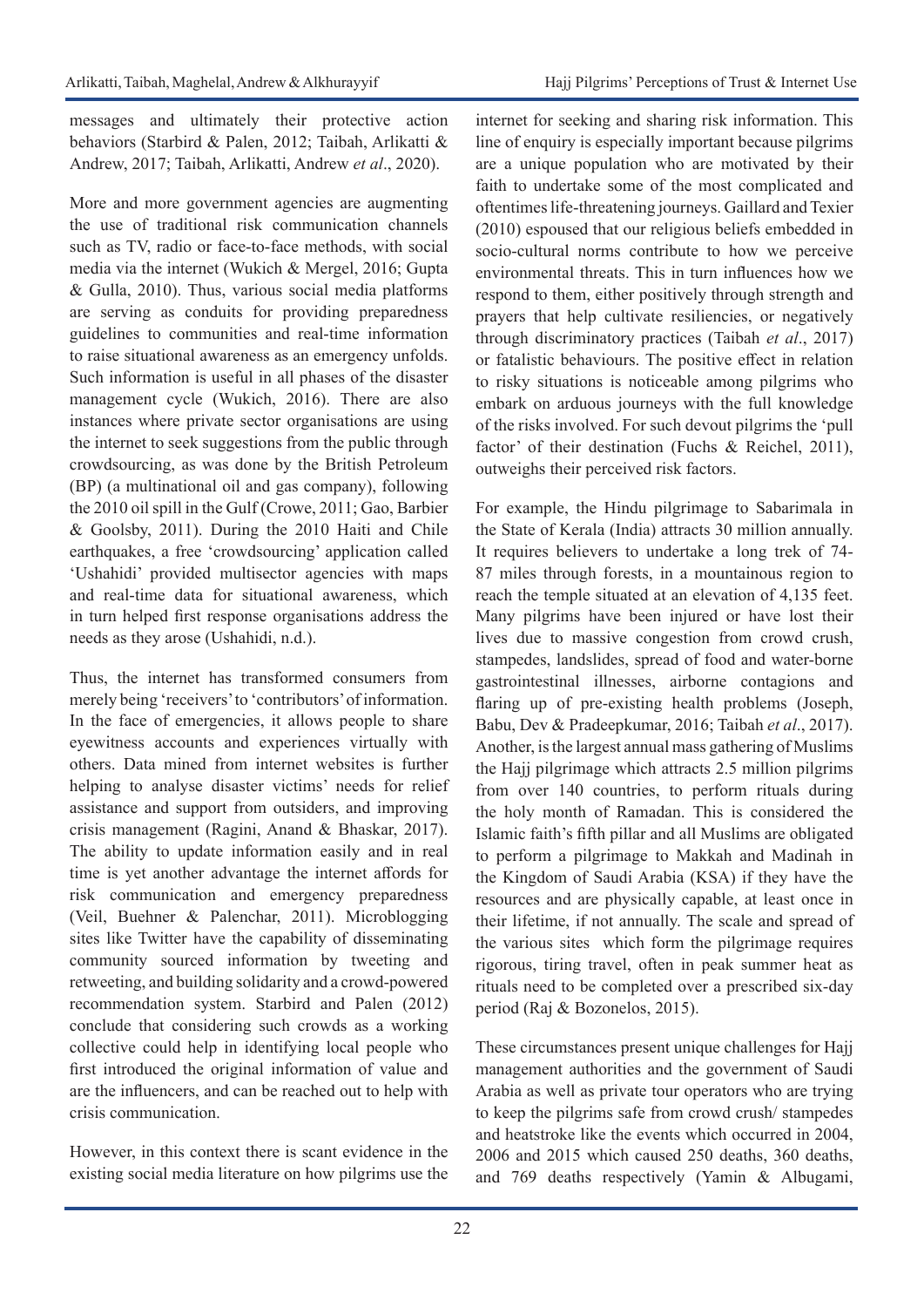2014; Taibah *et al*., 2017). This type of congestion also increases the likelihood of infectious disease spread, requiring the Hajj authorities and the KSA government to constantly refine their procedures to keep visitors and citizens safe (Taibah & Arlikatti, 2015; Taibah *et al*., 2020).

#### *Major research questions*

While previous studies have dealt with how internetbased applications have been used to spread emergency information, they have failed to evaluate the trustworthiness of the sources that provide the emergency-related information and how that is likely to impact pilgrims' preferences and perceptions for receiving risk information at crowded religious gatherings. This study aims to fill this gap by understanding the nuances of internet usage patterns of Hajj pilgrims in Saudi Arabia. This line of research will be helpful to crisis managers, emergency personnel, tour operators, and government agencies alike who are concerned with the safety and security of tourists. It has practical implications for improving risk information diffusion and eliciting multi-way participation i.e. tourists as consumers and providers of risk information to the authorities, so as to take better protective action decisions and be safer. It may also help private sector entities in creating apps for different types of consumers (religious or leisure tourists) to raise their situational awareness of risks.

A review of relevant literature on internet user characteristics, trust and risk perceptions of tourists, and the value of internet-based applications for crisis management, have contributed to the formulation of the following four broad Research Questions (RQ):

- **RQ1**: What are the most trusted information sources for Hajj pilgrims?
- **RQ2**: Which are the most effective media channels for emergency related information for Hajj pilgrims?
- **RQ3**: What are the patterns of internet and social media use by Hajj pilgrims?
- **RQ4**: How does internet use differ by the demographic characteristics of Hajj pilgrims?

The subsequent sections begin with a review of literature to guide the quantitative survey questionnaire design. This is followed by the methods section which elaborates on the convenience sampling strategy to

conduct interviews with pilgrims in English or Arabic. The analysis section describes the descriptive and inferential statistics, and the binary logistic regression analysis conducted. The findings and discussions section explain what were considered trustworthy sources of information, and what emerged as the internet and social media usage patterns, and whether these were influenced by pilgrims' demographic characteristics and needs. The paper concludes with limitations of the study, and the practical implications for religious venue managers, government agencies, tour operators and citizens alike, on ways to ensure that pilgrims of varying characteristics receive timely risk information and also serve as not only consumers but providers of information on the internet for better risk communication.

# **Literature Review**

#### *Internet user characteristics*

The internet serves the role of a social service provider, connecting users with common interests and values and helps develop a sense of community. Internet users are heterogeneous in nature and may be classified into three major groups reflecting their use patterns --- social users, leisure users, and information users (Hamburger & Ben-Artzi, 2000). Social users typically access the internet to chat with close friends and relatives, participate in discussion groups, and satisfy their general communication needs. Leisure users or entertainment seekers are individuals who typically use the internet for browsing the web, gaming and recreational purposes, or for seeking product differentiation information, checking sports scores, entertainment, reading, shopping, etc. Finally, information users access the internet to seek work-related information or look for credible sources to answer their questions. Howard, Rainie and Jones (2001:385) also suggested that the internet is a useful platform for people to engage in 'common forms of daily social interactions'.

Time spent on the internet is influenced by the digital divide which is the gap between those with ready access to computers and the internet, whether due to age or economic reasons and those that do not (Hargittai & Hinnant, 2008). According to the Organization for Economic Co-operation and Development (OECD) an international organisation that works as a knowledge hub for data sharing and analysis with world governments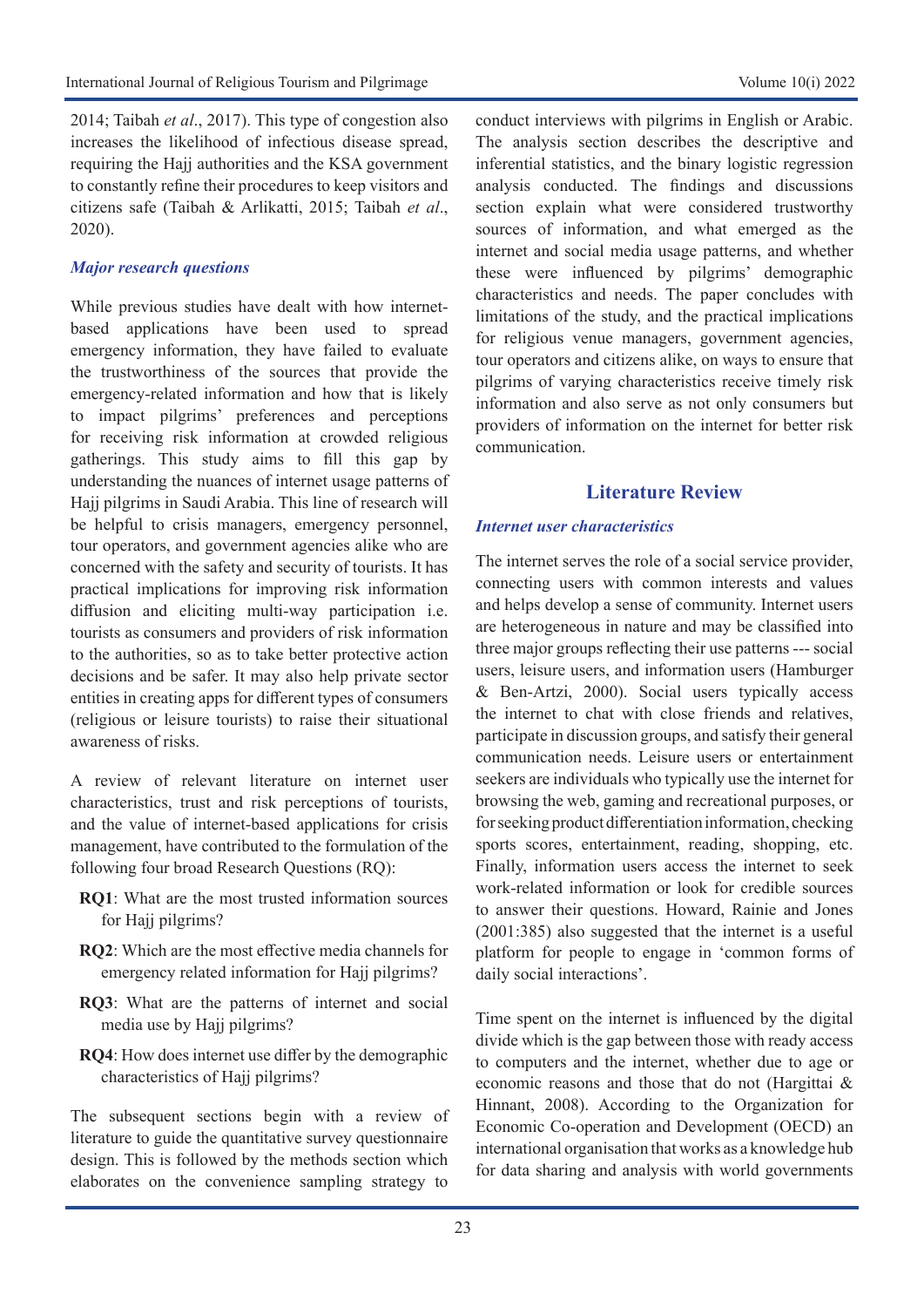and policy makers, 60% of the people aged 15-29 listed eight or more reasons for using the internet (e.g., playing online video games and downloading music and videos), while only 14% of those aged 50-74 years listed eight or more reasons for using the internet (OECD Annual Report 2008). Older adults who are new to computers are likely to doubt their ability to learn how to use such technology and become quickly frustrated (Gatto & Tak, 2008).

According to the Pew Research Center (2009), the average number of gadgets owned by a teen is around 3.5 (e.g., cell phone, mp3 player, computer, etc.), while the number for older adults is under 3. Thus, the younger generation seems more attuned to using the internet than the elderly. More recently, Vošner, Bobek, Kokol and Krečič (2016) studied the attitudes of active older internet users towards online social networking and found that people aged 50 years and over, continue to use social media at lower rates than those in younger age groups.

Education has also been defined as a contributing factor in varying internet use. A study by Howard *et al*. (2001) reported that individuals with higher levels of education were more likely to use the internet for acquiring information than those with fewer years of formal education. The latter tend to use the internet for browsing, gaming, or gambling. The knowledge gap hypothesis suggests that the differences in skill levels explain such differences in internet usage. Highly educated individuals may also be well-versed in searching the internet and finding content than the less educated or illiterate. They may also be in jobs requiring higher efficiency that motivates them to use the internet to find answers to meet the demands of their job (Lwoga & Chigona, 2017).

Income level is also a relevant indicator for examining internet usage differences. Di Maggio, Hargittai, Celeste and Shafer (2004) posited that individuals from a higher economic status use the internet more for productive gains, than those with lower incomes who are likely to view buying a computer as 'expensive' and an unnecessary expense. Explaining their lower adoption rates Lunn and Suman (2008) reported that over 75% of non-adopters of the internet were unemployed. While, Lwoga and Chigona (2017) found that as income levels rise, internet usage increases. They argued that both the level of income and the number of sources the user

accessed were useful in distinguishing between people who use the internet for obtaining information and those who do not.

Language of the content on an internet site also influences consumer usage as it affects their ability to find useful information (Starbird & Palen, 2012). Hence, it is important to reach out to the targeted population using their native language (Brynielsson, Granåsen, Lindquist, *et al*., 2018), so that both native and non-native speakers can get the requisite information on a website (Kralisch & Bereendt, 2005). Time spent online is an important indicator as it demonstrates interest (Zhou, Fong, Tan, 2014) and the efficacy of this medium for communication purposes. Such trends quickly change people's lives because the internet is not only a gateway for information but also an avenue for enhancing interpersonal communication and connectivity. The internet also offers users a variety of content and increases chances of meeting and befriending people from various parts of the world.

# *Tourist trust perceptions and internet use for crisis management*

Ponnapureddy *et al*.'s (2017) study of German tourists' trust perceptions found that they are influenced by both general trust and specific trust where the former is inspired by the trustworthiness of others (possibly hotels operators/ managers) and the latter is inspired by believable, authentic, information communicated through a hotel's marketing brochure. These two types of trust positively influenced tourists' intentions to take a certain action (in this case to book a hotel with sustainability attributes for their vacation).

Scholars have also found that tourists' trust in a certain place is an important antecedent to the person returning to that place. However, trust is a multi-dimensional construct that is affected by the place's reputation (Wang, Law, Hung, et al., 2014). Thus 'trust is a key quality for success in managing the marketing of tourist destinations' and 'trust towards a destination, influences specific components inherent in an individual's behaviour, such as attitudes' (Artigas *et al*., 2017:327). These studies suggest that pilgrimage venue organisers, government and private sector agencies alike, need to be cognisant of how pilgrims' trust perceptions will influence their decisions to take positive actions as does the destination's reputation in inspiring tourists to return.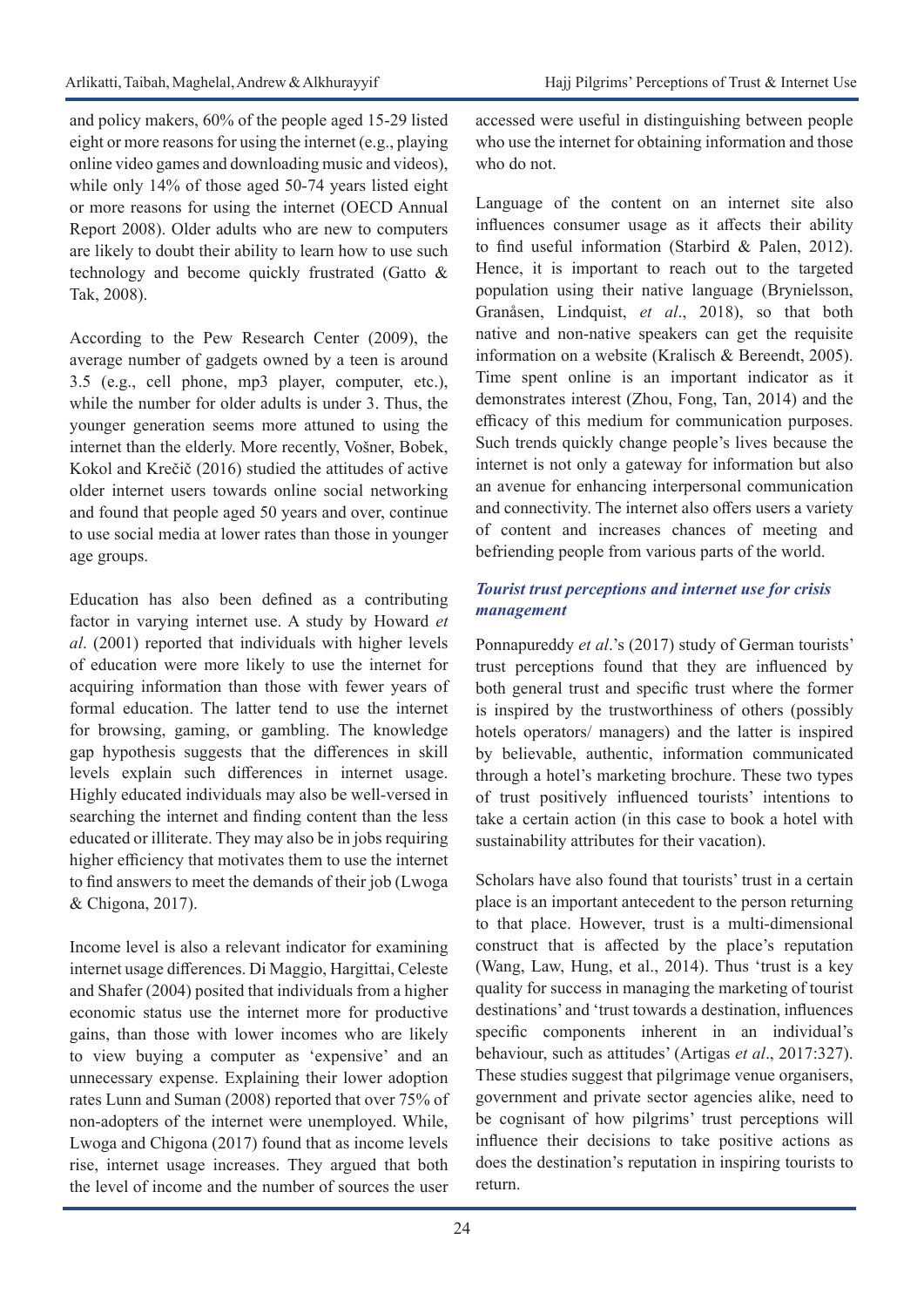Ho, Lee and Hameed (2008) suggested that often times social pressure from peers, familiarity and knowledge of the internet, and religiosity, were positively correlated with online religious information seeking activities. Gupta and Gulla (2010) acknowledged that Indian pilgrims visiting the Vaishno Devi Shrine in North India (situated in a cave at an altitude of 5200 ft.), found the internet useful for obtaining information on where and how to reach the shrine, and timings of the rituals. This enabled navigating the shrine easier, increased pilgrim comfort levels and reduced the time spent in long ticketing lines. They concluded that it potentially influenced tourists' decisions to visit again, and suggested that further studies need to examine how use of the internet can help further improve religious tourists' overall experiences.

However, some scholars bemoan the advent of modern tourism infrastructure and self-monitoring, analysis, and reporting technology (SMART), like Internet of Things (IoT) devices that make use of sensors, chips, software, online connectivity via the internet or Bluetooth, security cameras, smartphones, and watches that combine the of use artificial intelligence, machine learning, and big data analysis for decision making. They propose that these appear to have diluted the spiritual experience of going on a pilgrimage, and commodified its very nature to a more ostentatious touristic experience (Qurashi, 2017). The increasing power of new technology has also led to a worldwide debate on the moral reasons for protecting personal data including prevention of harm, informational inequality, informational injustice and discrimination from using information out of context and encroachment on human dignity (Van den Hoven 2008; Van den Hoven *et al*., 2020). This portends that the organisers of such pilgrimages have a vital role to play in using this new media prudently and managing the privacy of pilgrims. Simultaneously, pilgrims have to also make their own interpretations of what data they really need, and the information they are willing to share to enhance their experiences, and the sources they can trust to ensure safety and security.

In the safety, security, surveillance and crisis management arena, there is a growing trend to develop specific algorithms for mining social media data to assist agencies in effective, real-time crisis management (Ragini *et al*., 2017), and for planning, responding, and researching emerging crises (Houston *et al*., 2015). The practice of reusing and re-sharing social media content is important because,

*re-sharing is often times seen as a tacit endorsement of an online actor and a confirmation of the trustworthiness of the content which potentially raises the profile of the account from which the information is shared. It also has implications on the diversity of actors and ideas circulating and who is considered to be relevant within these virtual conversations* (Wukich & Mergel 2016:305).

Scholars have found that the efficacy of using social media for broadcasting warning messages depends on how much trust users have in the agency that is disseminating this information (Brynielsson *et al*., 2018). This suggests that closely reviewing pilgrims' reactions to various types of information sent and received, and actions taken through multiple social media platforms will help reveal preferences, trends and attitudes that can be used to improve risk communication through this medium. This can inform emergency managers on how to make adjustments to message content, before, during and after an emergency.

In summary, there is a consensus among researchers that internet-based applications help governments in managing risks in two ways. The first is for dissemination of critical information at different points in time including real-time information and the second, is through the analysis of data and content generated by users, before, during and after a crisis.

# **Method**

#### *Respondents*

The second author coordinated data collection with the *Transportation and Crowd Management Center of Research Excellence* (TCMCORE) in Saudi Arabia, which provided a research team of 21 data collectors and three supervisors. Of these, 17 were male and 4 were female surveyors, all of whom were proficient in conducting interviews in both English and Arabic. On October 28, 2013, during the annual Hajj pilgrimage, the team conducted in-person surveys of 348 respondents selected using a convenience sampling strategy in the vicinity of the Grand Mosque in Madinah. Although the data collection was part of a larger risk communication study, for this paper, only data related to respondents use of the internet during Hajj were analysed. Thus, the final analysis was conducted on 150 respondents of the total 348.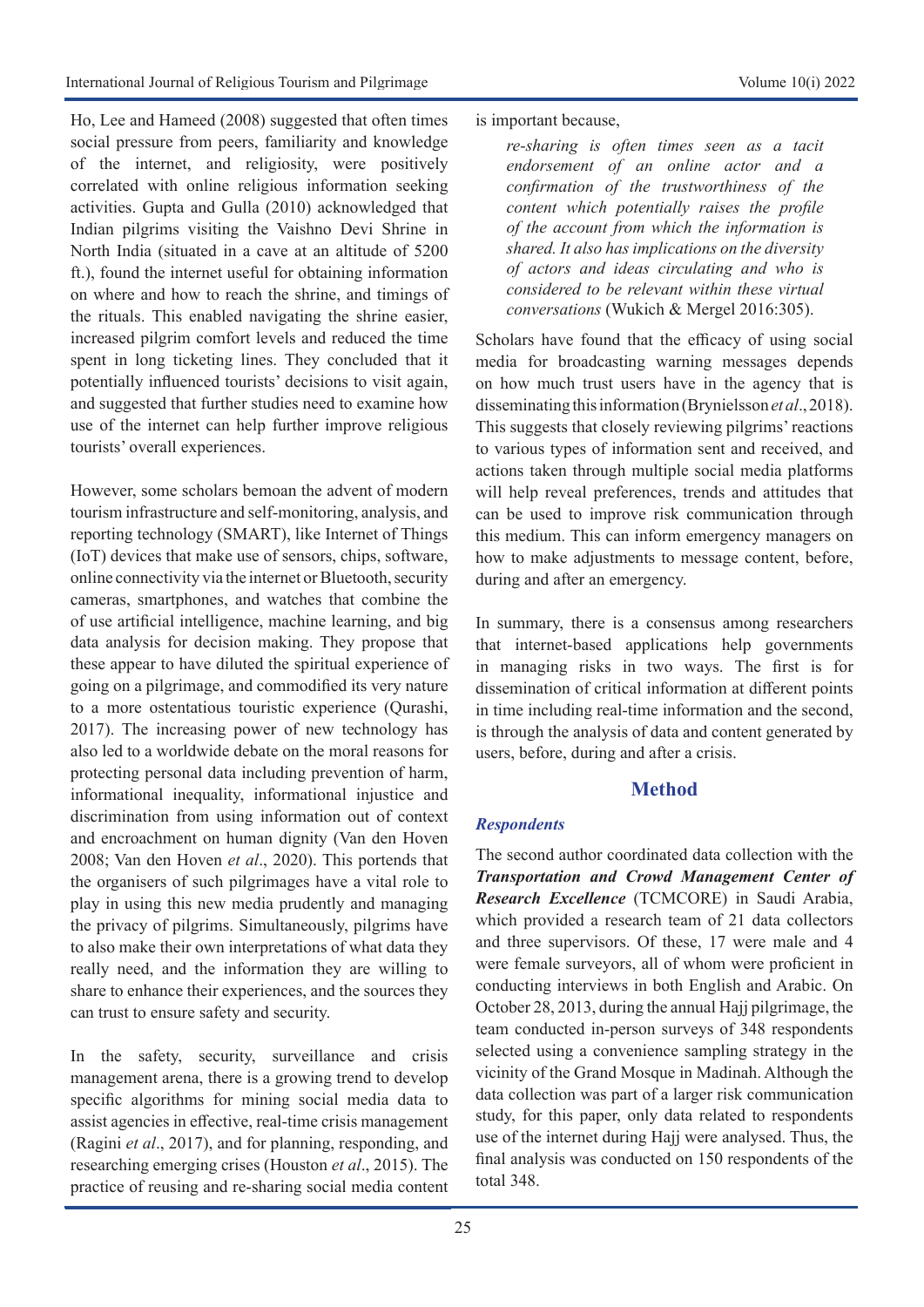# *Survey instrument*

A mix of multiple choice and rank order type questions were included in the survey to describe the pilgrims and their patterns of internet usage including, time spent browsing the internet for social or knowledge purposes, location while accessing the internet, technology used for accessing the internet, and demographic characteristics of the users. The responses were either dichotomous (Yes/No), Likert type scale (four levels from 'Not at all' to 'Very great extent'), or nominal data such as age, nationality, language spoken.

In response to **RQ1** - What are the most trusted information sources for Hajj pilgrims? respondents were provided with a list of agencies and peers (GDCG representatives (police, fire, etc.), Tawafa establishments, Ministry of Hajj and Umrah, pilgrimage missions, group leaders, residential/hotel managers, and other pilgrims), and asked to rate their responses on trustworthiness using a 4-point Likert scale with responses ranging from 'Not at all' to 'Very great extent.'

In response to **RQ2** - Which are the most effective media channels for emergency related information for Hajj pilgrims? Respondents were asked to identify the top three most effective means of receiving emergency related information from a list of 11 channels, which were reclassified into four major dimensions: (1) printed materials (i.e. pamphlets, billboards); (2) smart technologies (i.e. text messaging, internet, social media); (3) outreach activities (i.e. messages at mosques, health clinics and public events, bilingual staff outreach); and (4) traditional mass media (i.e. television, radio) (see Taibah *et al*. 2017 for elaboration). The total frequency for the top three responses for each medium were calculated.

In response to **RQ3** - What are the patterns of internet and social media use by Hajj pilgrims? Respondents were asked 'Where do you access [the internet]?' with response choices listed as, (1) devices used (smartphone and/or laptop) and (2) locations (cybercafé, a library, a lounge / media centre, and/or their current place of stay). The responses were coded as 1 if they used the device and the same for any of the locations listed and 0 otherwise. There was a possibility that the respondents used the device but not at the listed location or used another device but not at the listed location choice. Hence, cross-tabulation of frequency of device and

location was assessed to understand the patterns of internet usage. Subsequently, three questions captured social media use among pilgrims during the Hajj. The first question asked: 'Do you use social media?' If the respondent answered 'Yes', they were prompted to report 'Which social media technologies?' The choices listed were Facebook, Twitter, Instagram, Chatting Apps (WhatsApp, Viber), and Blogs. Using social media might include looking at posts, interacting with others, liking / commenting on posts, or writing your own content. The respondents were asked to rank their responses on a four-point Likert Scale ranging from 'Not at All' to 'Very Great Extent.' To further examine which types of pilgrims typically posted information on these sites, respondents were asked: 'Do you provide comments about your Hajj experience on social media?' The respondents were provided with a dichotomous choice of either 'Yes' or 'No.'

Finally in response to **RQ4** - How does internet use differ by the demographic characteristics of Hajj pilgrims?, respondents were asked, 'What sorts of websites have you visited in the last month?' Interviewees could choose one or more from, (1) Chatting Websites, (2) News Websites, (3) Emergency Related Websites, and (4) Hajj Websites. internet use was re-classified into two service categories: (1) Social use and (2) Information use (a slight variation to Hamburger and Ben-Artzi's (2000) three categories of use). The differences between the types of sites listed are indicative of the types of activities that users were interested in whilst on pilgrimage, visiting the shrine sites. For example, a chat website is a site at which the user can engage in dialogic interactions and is thus distinct from other websites on which users merely access information. If respondents reported having accessed websites for the purposes of chatting, they categorised as social use, while website visits related to news, emergency management, and the Hajj were categorised as information use.

# *Demographic characteristics*

Respondents' educational levels were coded as a categorical variable with three possible choices listed as, 'Not a High School graduate', 'High School graduate', and 'College degree graduate'. The age of respondents was controlled for and varied between 18 to 65 years with a mean of 43 years. A proxy for income was computed from the respondent's country of residence, which was further classified based on the World Bank's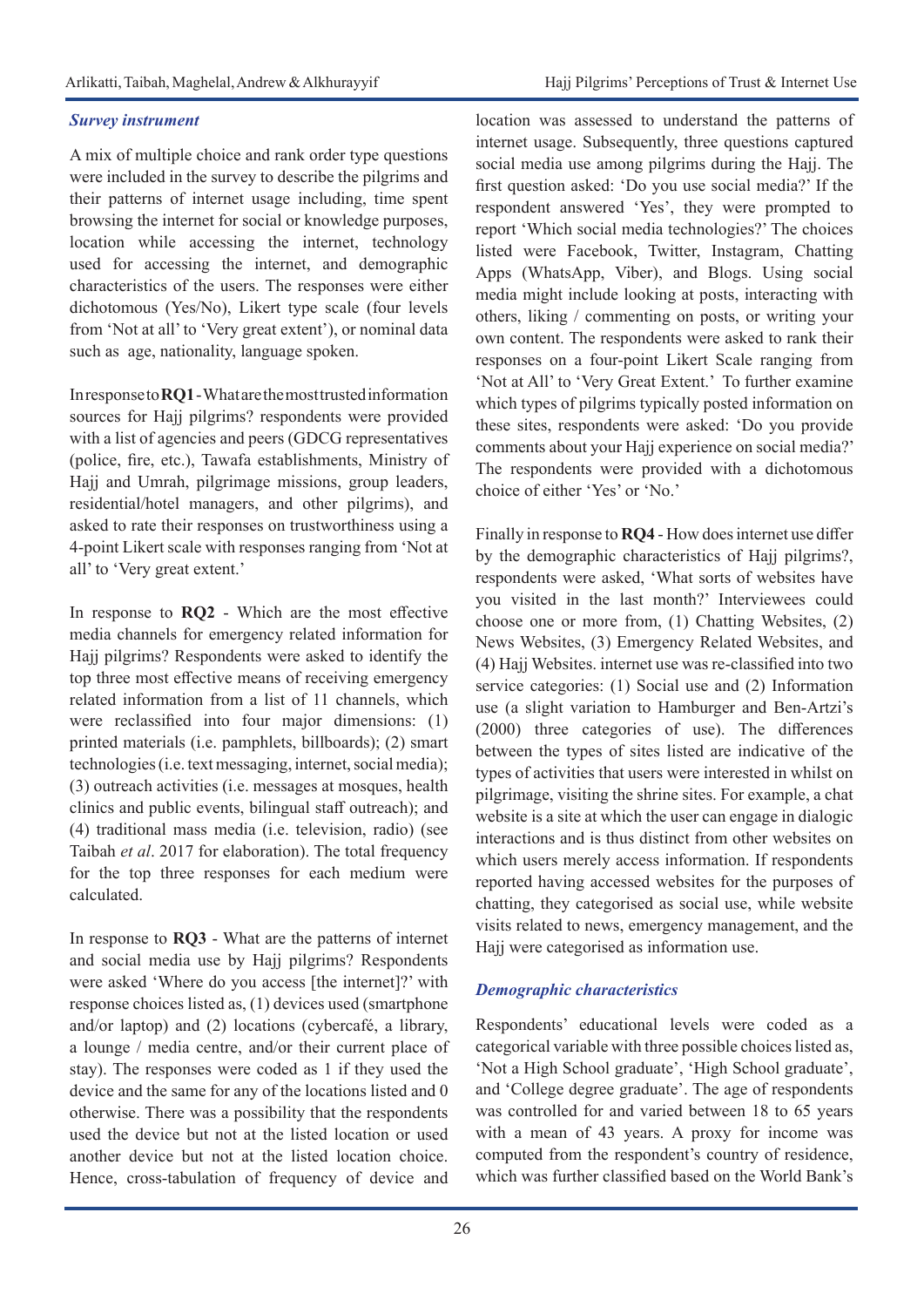Classification of the world's economies, estimated as the Gross National Income (GNI) per capita in 2015. Specifically, (1) low-income: \$1,025 or less; (2) lower-middle: between \$1,026 and \$4,035; (3) uppermiddle-income: between \$4,036 and \$12,475 and; (4) high-income: \$12,476 or more. However, for the final analysis, respondents from low-income economies and lower-middle income economies were combined into one category.

To understand whether language preferences affected internet use, respondents were asked, 'What language(s) do you speak?' Responses varied from listing one language to multiple languages including English, Arabic, Urdu, Hindi, etc. It is important to remember here that responses were only collected in English or Arabic. This variable was recoded under four classifications: (1) Speaking Arabic only or with another language (not English); (2) Speaking English only or with another language (not Arabic); (3) Speaking both Arabic and English, and; (4) Non-Arabic or English language.

#### *Data analysis*

The data were analysed using descriptive and inferential statistics, including binary logistic regression. Only respondents who reported using the internet while at Makkah were used in the final analysis for this paper  $(n=150)$ . While descriptive statistics and frequencies were computed for research questions 1 to 4, additionally a binary logistic regression analysis was performed to estimate the probability of pilgrims browsing the internet for websites related to news and emergency management information, versus for social use only.

# **Results**

The average age of respondents was 43 years, 55 percent had an undergraduate degree or higher, 42.1 percent were from low-income and low middle-income countries combined, 19.3 percent were from high middle-income countries, and 31.4 percent were from high income countries. Approximately 52 percent spoke English while 11.4 percent spoke neither English nor Arabic. Of the 150 respondents 138 were males and only 12 females, from 36 countries. A majority of the respondents were from India and Pakistan (i.e., about 26 percent) followed by Egypt (i.e., 10 percent). Several other nationalities comprised less than five percent of the sample.

# *Trusted Information Sources*

Respondents indicated that their highest trust was in GDCD representatives (e.g. police and fire department personnel) followed by the Ministry of Hajj and Umrah, i.e., 22.7 percent and 21.3 percent respectively. The

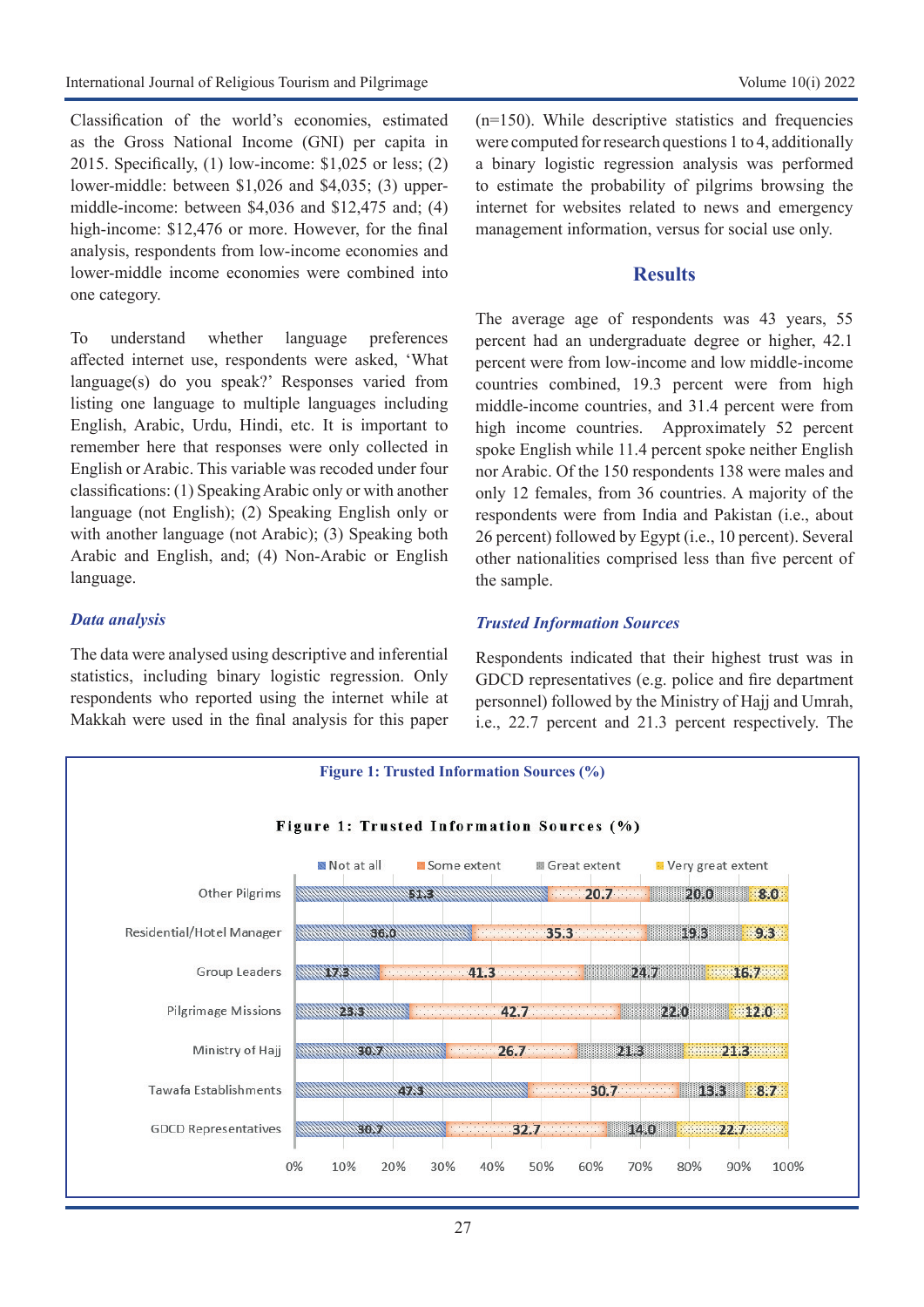Ministry of Hajj and Umrah are rightly seen as the primary source of official, authentic information and hence relied upon for important information during a pilgrim's visit to Makkah. Pilgrims also trusted their group leaders for information. Conversely, a majority of the respondents did not trust other pilgrims for emergency / risk information (51.3 percent) and 47.3 percent did not trust information from the Tawafa Establishments. Tawafa establishments are private entities representing individual regions of the world (e.g. the National Tawafa Establishment for Pilgrims of Arabian countries, non-Arab African countries, South Asian countries etc.), who are charged with schedule planning to help pilgrims from a particular region with travel, accommodation, and completing the Hajj rituals conveniently and smoothly (Ministry of Hajj and Umrah, n.d.). It is likely that these for-profit entities may be perceived as exploiting the pilgrims and hence ranked lower on trustworthiness (See Figure 1).

# *Effectiveness of Media Channels*

Respondents identified printed materials (i.e. pamphlets and billboards) as being the most effective in providing emergency information by rating these the highest at 38.0 percent, followed by smart technologies (i.e. internet, social media, and text messaging) at 33.1 percent. Since there is a growing trend in the use of digital media, it should be given priority along with pamphlets for sharing government directives and emergency information with Hajj pilgrims. This new media is more important than printed materials as it is dynamic and can be adjusted in real-time, allowing for updates during crises. Other noteworthy patterns were the continued effectiveness of traditional mass media (i.e. TV and radio) and outreach activities (i.e. at mosques, health clinics, bilingual staff) as the respondents' third choice, i.e., 31.3 percent and 34.4 percent (see Figure 2). This is similar to findings by other scholars who found that when language barriers exist, people trust pamphlets and bilingual outreach staff more than other media (Arlikatti, Taibah & Andrew, 2014).

# *Patterns of internet use*

64.7 percent (97 of 150) of respondents reported using the internet in Makkah during the Hajj (see Table 1). A majority of the respondents (i.e., 61.9 percent) accessed the internet via a smartphone device, while only 18.8 percent of respondents who reported using the internet during the Hajj accessed it via laptop. The Hajj authorities should therefore, continue developing websites and mobile apps to meet the growing needs of pilgrims to use this medium. Simultaneously, they must continue their commitment to reach out to those less technologically savvy like the elderly by disseminating printed materials and outreach activities using multilingual staff at specific locations such as libraries (40.2 percent), lounge / media centres (i.e., 39.2 percent), and places of residence / accommodations (i.e., 47.4 percent).

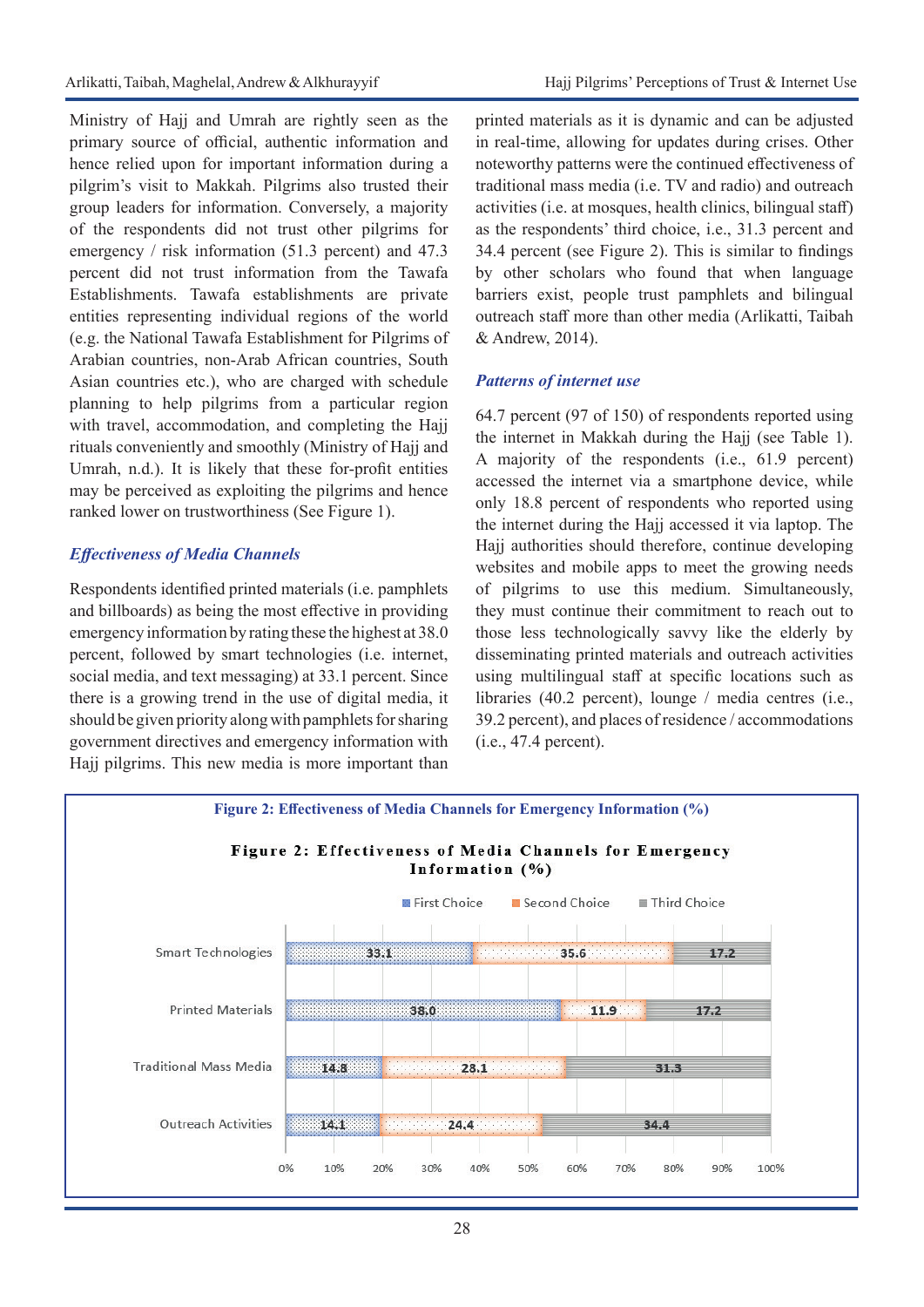International Journal of Religious Tourism and Pilgrimage Volume 10(i) 2022

| <b>Table 1: Use of Internet Across Modes</b> |       |               |  |  |  |  |  |  |  |
|----------------------------------------------|-------|---------------|--|--|--|--|--|--|--|
|                                              | Freq. | $\frac{6}{9}$ |  |  |  |  |  |  |  |
| Used internet in Makkah $(n=150)$            |       |               |  |  |  |  |  |  |  |
| No                                           | 53    | 35.3          |  |  |  |  |  |  |  |
| Yes                                          | 97    | 64.7          |  |  |  |  |  |  |  |
| Mode of internet use $(n=97)$                |       |               |  |  |  |  |  |  |  |
| <b>Smart Phone</b>                           | 60    | 61.9          |  |  |  |  |  |  |  |
| Laptop                                       | 18    | 18.8          |  |  |  |  |  |  |  |
| Cybercafe                                    | 22    | 22.7          |  |  |  |  |  |  |  |
| Library                                      | 39    | 40.2          |  |  |  |  |  |  |  |
| Lounge                                       | 38    | 39.2          |  |  |  |  |  |  |  |
| Residence                                    | 46    | 47.4          |  |  |  |  |  |  |  |

| <b>Table 2: Patterns of Social Media Use</b>                              |       |               |  |  |  |  |  |
|---------------------------------------------------------------------------|-------|---------------|--|--|--|--|--|
|                                                                           | Freq. | $\frac{0}{0}$ |  |  |  |  |  |
| Was social media used during Hajj $(n=97)$                                |       |               |  |  |  |  |  |
| No                                                                        | 42    | 43.3          |  |  |  |  |  |
| Yes                                                                       | 55    | 56.7          |  |  |  |  |  |
| <b>Type of social media used (<math>n=54</math> - 1 missing response)</b> |       |               |  |  |  |  |  |
| Facebook                                                                  | 51    | 94.4          |  |  |  |  |  |
| Twitter                                                                   | 28    | 51.9          |  |  |  |  |  |
| <b>Chatting Apps</b>                                                      | 27    | 50.0          |  |  |  |  |  |
| Instagram                                                                 | 4     | 7.5           |  |  |  |  |  |

# *Predictors of internet use by Hajj pilgrims*

*Patterns of Social Media Use*

56.7 percent of respondents reported using social media. A majority favoured Facebook (i.e., 94.4 percent), followed by Twitter (i.e., 51.9 percent) and chatting apps (50.0 percent). Only 7.5 percent reported accessing Instagram, indicating it was the least popular social media app used by pilgrims. This is likely because a majority of the pilgrims are older adults, while Instagram is more popular among the youth. About half the respondents who used social media during Hajj, posted comments about their varied experiences during the pilgrimage (see Table 2).

Logistic regression models helped explain four types of internet websites accessed by Hajj pilgrims for (1) Chatting (2) News (3) Emergency information and (4) Hajj information. The reported statistical significance of these models with their pseudo-R2 values ranged from 67% for chatting websites to 19% for Hajj information (see Table 3).

There is evidence to suggest that, on average, older adults were less likely to use the internet for information from Hajj Websites (i.e.,  $exp(-0.05) = 0.947$ ,  $p<0.10$ ). Compared to those from low income economies, those residing in high-middle income economies were less

|                                          | Chatting On-line |        |      | Hajj Websites |        | <b>Emergency Websites</b> |         |        | <b>News Websites</b> |           |        |      |
|------------------------------------------|------------------|--------|------|---------------|--------|---------------------------|---------|--------|----------------------|-----------|--------|------|
|                                          | Β                | S.E.   | Sig. | $\bm{B}$      | S.E.   | Sig.                      | Β       | S.E.   | Sig.                 | $\pmb{B}$ | S.E.   | Sig. |
| Age                                      | $-0.05$          | 0.05   | 0.33 | $-0.05$       | 0.03   | 0.08                      | $-0.01$ | 0.03   | 0.77                 | $-0.01$   | 0.04   | 0.89 |
| Education Level (1 - 3 Categories)       | 0.72             | 0.61   | 0.24 | 0.23          | 0.48   | 0.64                      | $-0.33$ | 0.49   | 0.51                 | 0.93      | 0.78   | 0.23 |
| Residency Ref: Low Income Economies      |                  |        |      |               |        |                           |         |        |                      |           |        |      |
| <b>High Middle Economies</b>             | $-0.21$          | 1.16   | 0.85 | 0.53          | 0.87   | 0.54                      | $-1.36$ | 0.84   | 0.10                 | 0.56      | 0.99   | 0.57 |
| <b>High Income Economies</b>             | $-1.45$          | 1.01   | 0.15 | 0.75          | 0.69   | 0.28                      | $-0.25$ | 0.64   | 0.69                 | $-0.09$   | 0.88   | 0.92 |
| Language Ref: Non-English/Arabic         |                  |        |      |               |        |                           |         |        |                      |           |        |      |
| English Only                             | $-1.69$          | 1.50   | 0.26 | $-2.22$       | 1.35   | 0.10                      | 0.79    | 1.03   | 0.44                 | 0.64      | 1.46   | 0.66 |
| <b>Arabic Only</b>                       | $-2.59$          | 1.68   | 0.12 | $-3.28$       | 1.56   | 0.04                      | $-1.65$ | 1.49   | 0.27                 | 22.40     | 11101  | 1.00 |
| English & Arabic                         | $-3.41$          | 1.89   | 0.07 | $-1.88$       | 1.66   | 0.26                      | 1.67    | 1.39   | 0.23                 | 0.59      | 1.98   | 0.77 |
| Frequent use of Internet in Makkah (0-5) | 0.57             | 0.40   | 0.15 | 0.14          | 0.31   | 0.65                      | $-0.19$ | 0.30   | 0.52                 | $-0.09$   | 0.48   | 0.86 |
| Visited Makkah before, (Yes=1)           | $-0.93$          | 1.00   | 0.35 | $-0.18$       | 0.76   | 0.81                      | $-0.06$ | 0.72   | 0.93                 | $-0.59$   | 1.12   | 0.60 |
| Access to Internet                       |                  |        |      |               |        |                           |         |        |                      |           |        |      |
| Lap-top $(Yes=1)$                        | 3.53             | 1.36   | 0.01 | $-0.39$       | 0.73   | 0.59                      | 0.34    | 0.71   | 0.63                 | 0.14      | 0.94   | 0.88 |
| Smartphone (Yes=1)                       | 4.06             | 1.35   | 0.00 | 0.54          | 0.74   | 0.47                      | 0.39    | 0.70   | 0.58                 | 3.97      | 1.18   | 0.00 |
| Current Place of Residence (Yes=1)       | $-1.87$          | 1.04   | 0.07 | 1.81          | 0.71   | 0.01                      | $-0.48$ | 0.59   | 0.42                 | $-0.26$   | 0.75   | 0.73 |
| Constant                                 | $-1.72$          | 3.09   | 0.58 | 2.91          | 2.27   | 0.20                      | 0.91    | 2.14   | 0.67                 | $-3.03$   | 2.99   | 0.31 |
| Number of Observations                   |                  | 150    |      |               | 150    |                           |         | 150    |                      |           | 150    |      |
| -2 Log likelihood                        |                  | 47.338 |      |               | 86.157 |                           |         | 94.354 |                      |           | 59.349 |      |
| Prob>Chi2                                |                  | 0.005  |      |               | 0.055  |                           |         | 0.569  |                      |           | 0.032  |      |
| Cox & Snell R-Square                     |                  | 0.485  |      |               | 0.196  |                           |         | 0.145  |                      |           | 0.425  |      |
| Nagelkerke R-Square                      |                  | 0.672  |      |               | 0.266  |                           |         | 0.194  |                      |           | 0.579  |      |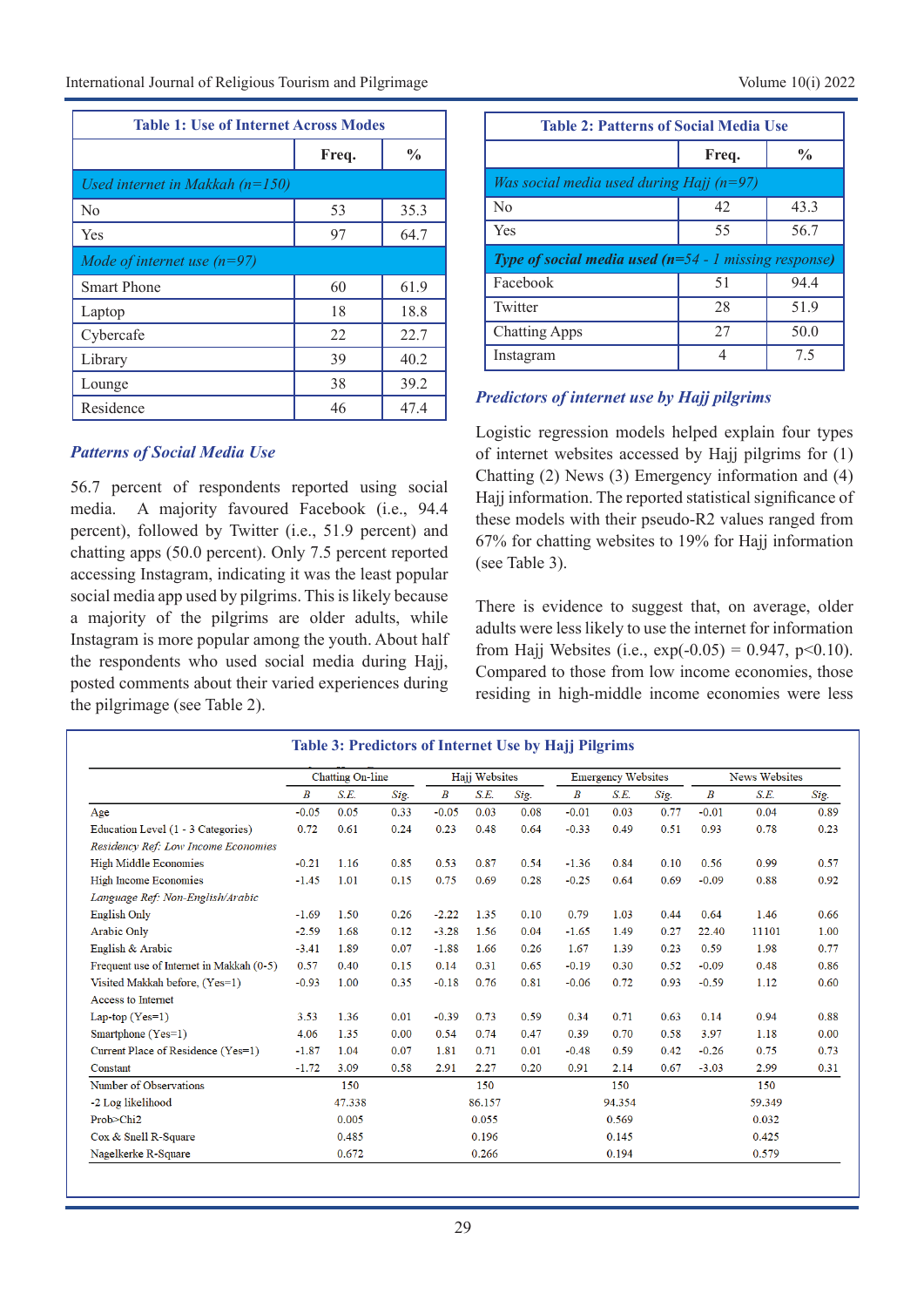likely to use the internet to search for information related to Emergency Websites (i.e.,  $exp(-1.36) = 0.256$ , p=.10). Compared to non-Arabic and non-English speakers, on average, those who only spoke one language i.e. either English or Arabic were less likely to browse Hajj Websites (i.e.,  $exp(-2.22) = 0.109$ , p=.10;  $exp(-3.28)$ )  $= 0.038$ , p<0.05). In other words, respondents who spoke neither English nor Arabic were more likely to chat online (i.e.,  $exp(-3.41) = 0.033$ ,  $p<0.10$ ) and visit websites that were related to the Hajj.

While the access to the internet for chatting is selfexplanatory, the likelihood of non-Arabic or non-English speakers seeking information about the Hajj online, indicates the unavailability of such information on-site in their respective regional languages. This is an important finding as lack of key information especially during emergencies can lead to higher casualties or injuries. This underscores the importance for public and private entities charged with the safety and security of the pilgrims, to augment information diffusion through web-based platforms that give users the option to translate the information to a language of their choice. Hajj pilgrims tend to access the internet via their laptop or smartphones. While they generally prefer to visit Hajj websites online from their place of stay (i.e., exp(1.83)  $= 6.114$ , p<0.01), they are less likely to chat online from their place of residence (i.e.,  $exp(-1.87) = 0.154$ , p<.10). We found that laptop and smartphone devices are often preferred by pilgrims for accessing online information, they are also likely to be used to gain internet access for chatting. We did not find evidence that smartphones or laptops were preferred for accessing emergency and Hajj related information online.

# **Discussion and Implications for Practice**

The findings of this study suggest that Hajj pilgrims prefer accessing the internet through their smartphone devices and laptops and trust websites hosted by the KSA government (Ministry of Hajj and Umrah) authorities and their group leaders. This is important in order to enhance and sustain the efficacy of risk communication as these trust levels are demonstrated by first time pilgrims and repeat visitors alike.

Moreover, pilgrims are also likely to share information provided by these sources (Ministry of Hajj and Umrah and group leaders) through various social media sites

like Twitter, blogs, Facebook posts, Instagram etc. before (during normal times), during and after a crisis. Along with being transmitters of such information, it is important to convince pilgrims that there is value accrued in participating in a two-way or multi-way communication with government entities and their social networks through these internet supported platforms. Group leaders can be key in monitoring and collecting social media data in case of an emerging crisis, to help raise situational awareness and keep pilgrims safer.

The research findings also suggest a need to raise risk awareness using different social media platforms and disseminating information using other popular languages. These efforts are already underway as initiatives by the Hajj authorities. Currently, the Saudi Arabian Ministry of Media provides livestreaming of Hajj rituals through YouTube, Google, iTunes, Twitter, and Facebook (World Religion News, 2017; Propakistani, n.d.; Hajj 2017, n.d.). The Ministry of Hajj and Umrah also updates the public regularly about Hajj and Umrah rituals, facilities, news, and other updates using internet technology (Khan & Shambour, 2017; Propakistani, n.d.). This Ministry not only provides verified accounts on major social media networks but has also initiated the 'Manasikana' application to enhance its communication with pilgrims through eight main languages. Information including navigable maps, boundaries, weather reports, ritual timings, important Hajj dates and instructions, and safety related information are regularly updated and available (Unmid, n.d.; Online Sense, n.d.). The information from the app can also be accessed offline (Arab News, 2018) which is very useful to pilgrims from low-income countries who cannot afford to buy data packages to access the internet via their phones.

Furthermore, the Saudi authorities offer free Wi-Fi access on public transportation systems like buses so that pilgrims who cannot purchase expensive international data plans can be connected to government sites and social media sites on the go. Khan and Shambour (2017) analysed the quality of 10 selected applications used by Hajj pilgrims based on characteristics such as engagement, functionality, aesthetics, information, and subjective quality and found that the 'Manasikana' app scored 2.62 out of 3, clearly demonstrating that pilgrims are benefiting from this application.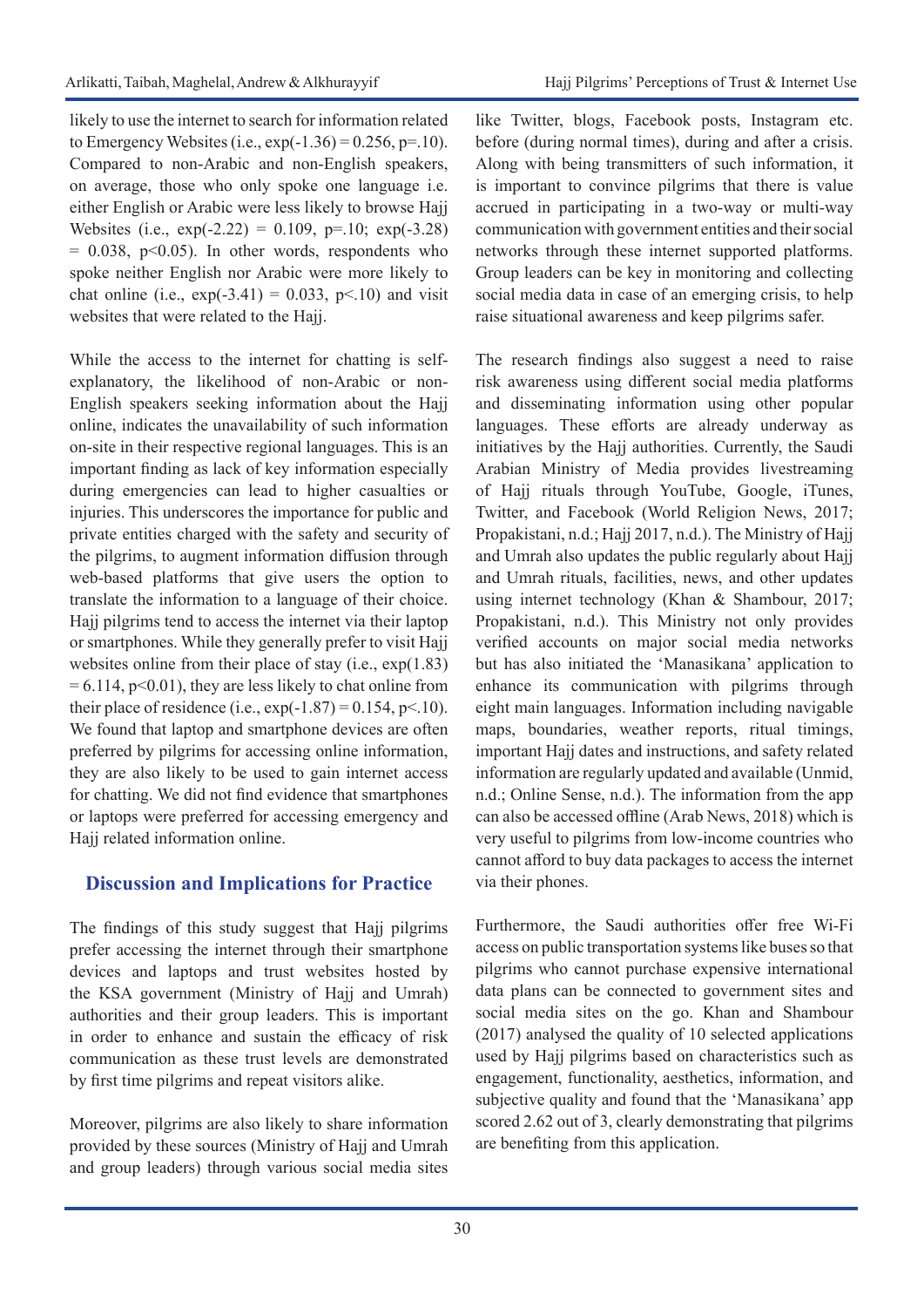The results of this study also show that the trust in information sources is not the same for all Hajj pilgrims. This underscores the need for diversifying the use of both traditional and new media communication channels so that pilgrims can receive and cross-check information from each other and also from multiple channels. Local Hajj authorities can continue to rely on face-to-face communication and traditional media channels including T.V., radio, pamphlets, billboards, and bilingual staff outreach during the Hajj.

Efforts must be continued to improve public service announcements, flashing signs on major thoroughfares, and information provided to pilgrims at points of embarkation (their own country) and disembarkation (in KSA) through licensed tour operators. Simultaneously, dedicated and trained personnel should be recruited from safety and security agencies, to monitor the posts and data shared by pilgrims to ensure that no rumours are being spread. This is key to ensure that in case of an emergency at the pilgrimage sites, people adopt the actions recommended by trusted sources and not fall prey to erroneous information which can be detrimental to their health and safety (Arlikatti, Huang, Yu, *et al*., 2019).

# **Conclusions**

This empirical study examined the general patterns of internet use by 150 pilgrims during the October 2013 Hajj pilgrimage season and focused specifically on pilgrims' preferences for specific websites regarding different types of information. As with any study, this study is not without its limitations. First, the data were collected during the 2013 Hajj season, and internet use has changed globally in the past eight years. Future research should update the data to explore changing usage trends and their impact on risk information diffusion, acceptance and protective action decision making. Second, our sample of pilgrims includes mostly male and only a small number of female pilgrims. This is likely to have biased our findings and also limited the generalisability of the findings. Future studies should strive to get a more representative sample of female respondents to understand if they have different internet usage patterns or needs for information. Third, the quantitative survey design may have limited pilgrims' responses and prevented respondents from elaborating on other challenges or share vital information. Future

studies could adopt a mixed methods approach to draw out a wider range of responses.

In conclusion it is important to acknowledge that although the internet and social media are revolutionising the kinds of information that are at the fingertips of pilgrims, they come with their share of risks and challenges. Firstly, pilgrims overusing smart technologies like smart phones for taking photos / selfies, posting live on Twitter / Instagram / Facebook, may lead to a loss in the sanctity, simplicity and equanimity of the shrine site and the religious tenets of partaking in a pilgrimage (Quarashi, 2017). Secondly, if pilgrims' personal data collected through social media sites is misused and they come to harm, they may lose trust in the organisers, and refuse to return, and even claim compensation, causing loss of reputation to the host country. Hence, we join the call by other scholars to ensure a balance between the traditional and modern practices of conducting a pilgrimage (Quarashi & Sharpley, 2018) and designing information and communication technologies that account for human values such as 'preserving privacy' in their design systems (Van den Hoven *et al*., 2020).

Despite these limitations, risks and challenges, this empirical study makes a valuable contribution as it is the first one of its kind to examine internet use by Hajj pilgrims. The outcomes have practical implications to enhance and provide effective online information for emergency and non-emergency communication at crowded pilgrimage venues. Some specific recommendations from this study for multi-sector organisations are:

- Information related to the main pilgrimage venue, timings of various rituals, travel requirements, accommodations, risks involved at shrine sites and various other related information and announcements should be available in multiple languages through traditional and social media, to cater to the needs of a varied demographic of pilgrims.
- Both mobile and web-based compatibility of websites should be envisioned for important information sharing and services from the time of arrival of the pilgrims to the time of departure from the religious venues. This will ensure that there is no digital divide or information asymmetry for pilgrims from different countries.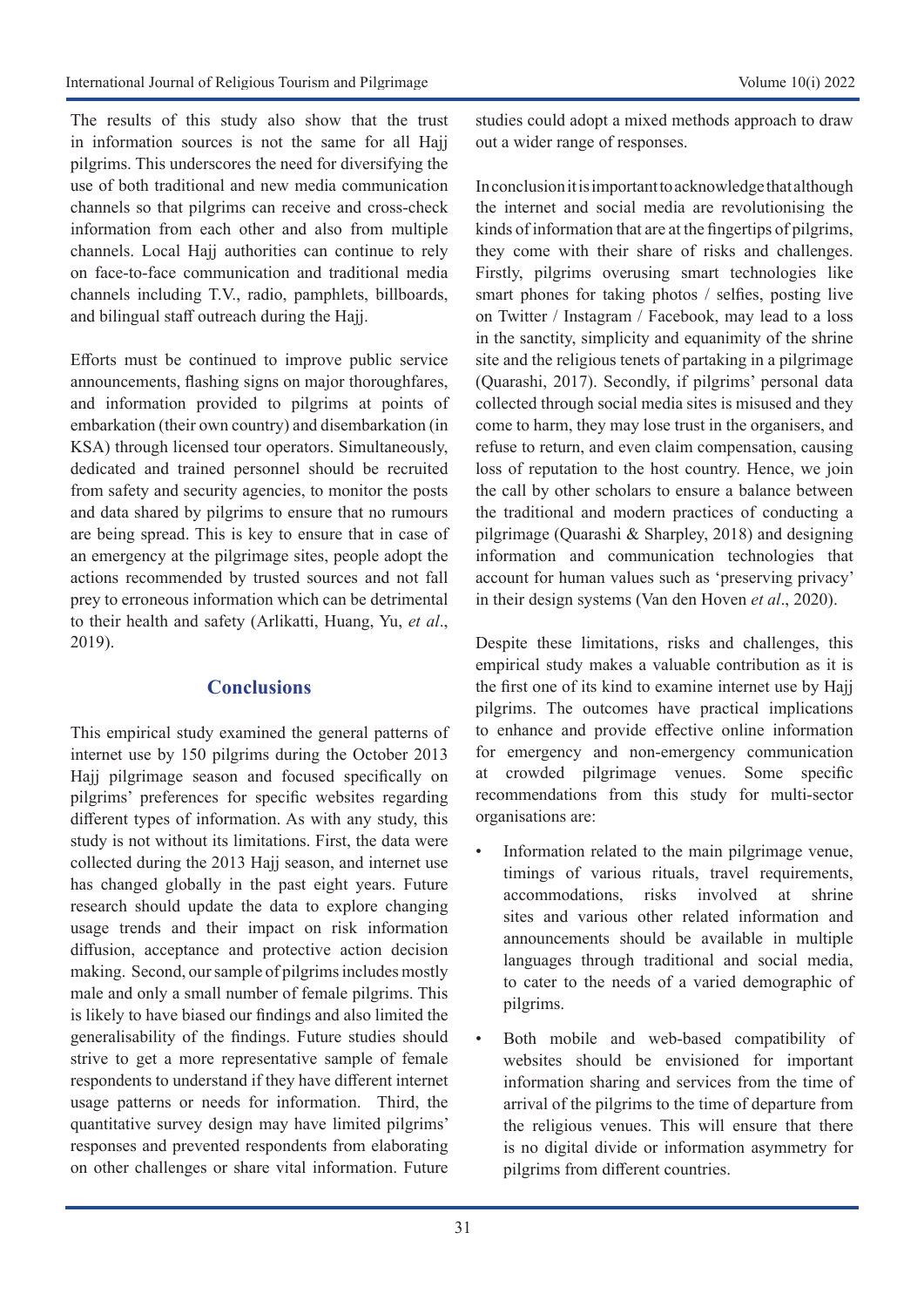- The religious venue management authority (e.g. Ministry of Hajj and Umrah) should set up a nodal agency to allow pilgrims to submit real-time crisis information, eye witness reports or grievances, either face-to-face or through the internet. This will increase the trust that pilgrims have in the organisers and also assist the crowd and public safety management agencies in ensuring safety and security of religious tourists—especially first timers.
- Pilgrim group leaders from various countries who have the trust of their peers, should be identified and provided with online informational training before they embark on the pilgrimage and also upon arrival at the venue, on how to receive, disseminate and upload critical information to and from peers in their groups either through social media or more traditional and face-to-face methods, so as to reach the minorities in their groups.
- Strategic public facilities and locations should be identified as shelter locations for pilgrims to gather in case of emergencies and evacuation and sheltering plans should be communicated via websites and apps, to Tawafa establishments, group leaders, pilgrims and hotel owners to raise awareness and preparedness levels of pilgrims.
- After the pilgrimage season is over organisers at all levels should examine the efficacy of the multiple media channels for ease of use, accuracy, timeliness and availability, to fine-tune before the next pilgrimage season.

Information collected from religious tourists using social media, if leveraged effectively, can help pilgrimage venue authorities better manage emergency situations. Classifying and analysing texts received through multiple social media platforms can help emergency responders locate people at risk, or create situational awareness, or as a planning tool for responding, and researching emergency situations. Technologies can also be used to inspire pilgrims to not only be consumers of information, but rather, providers of information by being ever vigilant about emerging threats and risks. Presently, few pilgrimage destinations are using the power of the internet and social media for garnering pilgrims' participation in risk communication and crisis preparedness. This missed opportunity should be tapped into.

# **References**

- [Artigas](https://www.sciencedirect.com/science/article/pii/S2212571X17300896#!) EM, [Yrigoyen CC, Moraga ET and Villalón CB](https://www.sciencedirect.com/science/article/pii/S2212571X17300896#!)  [\(2017\)](https://www.sciencedirect.com/science/article/pii/S2212571X17300896#!) Determinants of trust towards tourist destinations. *[Journal of Destination Marketing and Management](https://www.sciencedirect.com/science/journal/2212571X)*  6(4): 327-334.
- Arab News. (2018) *Updated Version of Manasikana App Launched.* Available at: [https://www.arabnews.com/](https://www.arabnews.com/node/1346671/saudi-arabia) [node/1346671/saudi-arabia](https://www.arabnews.com/node/1346671/saudi-arabia).
- Arlikatti S, Huang SK, Yu CH and Hua C (2019) 'Drop, cover and hold on' or 'Triangle of life'?:
- Attributes of information sources influencing earthquake protective actions. *International Journal of Safety and Security Engineering* 9(3): 213-224. https://doi. org/10.2495/SAFE-V9-N3-213-224.
- Arlikatti S, Taibah H and Andrew SA (2014) How do you warn them if they speak only Spanish? Challenges for organizations in communicating risk to Colonias residents in Texas, USA. *Disaster Prevention and Management* 23(5): 533-550. [https://doi.org/10.1108/](https://doi.org/10.1108/DPM-02-2014-0022) [DPM-02-2014-0022](https://doi.org/10.1108/DPM-02-2014-0022).
- Brynielsson J, Granåsen M, Lindquist S, Narganes Quijano M, Nilsson S, and Trnka J (2018) Informing crisis alerts using social media: Best practices and proof of concept. *Journal of Contingencies and Crisis Management* 26(1): 28-40. <https://doi.org/10.1111/1468-5973.12195>
- Crowe A (2011) The social media manifesto: A comprehensive review of the impact of social media on emergency management. *Journal of Business Continuity & Emergency Planning* 5(1): 409-420.
- Di Maggio P, Hargittai E, Celeste C, and Shafer S (2004) Digital inequality: From unequal access to differentiated use. In: K. Neckerman (ed.), *Social Inequality*. New York: Russell Sage, 355-400.
- Fuchs G and Reichel A (2011) A exploratory inquiry into destination risk perceptions and risk reduction strategies of first time vs. repeat visitors to a highly volatile destination. *Tourism Management* 32(2): 266-276. [https://doi.org/10.1016/j.tourman.2010.01.012.](https://doi.org/10.1016/j.tourman.2010.01.012)
- Gaillard JC and Texier P (2010) Religions, natural hazards, and disasters: An introduction. *Religion,* 40 (2): 81-84. <https://doi.org/10.1016/j.religion.2009.12.001>.
- Gao H, Barbier G and Goolsby R (2011) Harnessing the crowdsourcing power of social media for disaster relief. *IEEE Intelligent Systems* 26(3): 10-14.
- Gatto SL and Tak SH (2008) Computer, Internet, and e-mail use among older adults: Benefits and barriers. *Educational Gerontology* 34(9): 800-811.
- Gupta K and Gulla A (2010) Internet deployment in the spiritual tourism industry: The case of Vaishno Devi Shrine. *Worldwide Hospitality and Tourism Themes* 2(5): 507-519.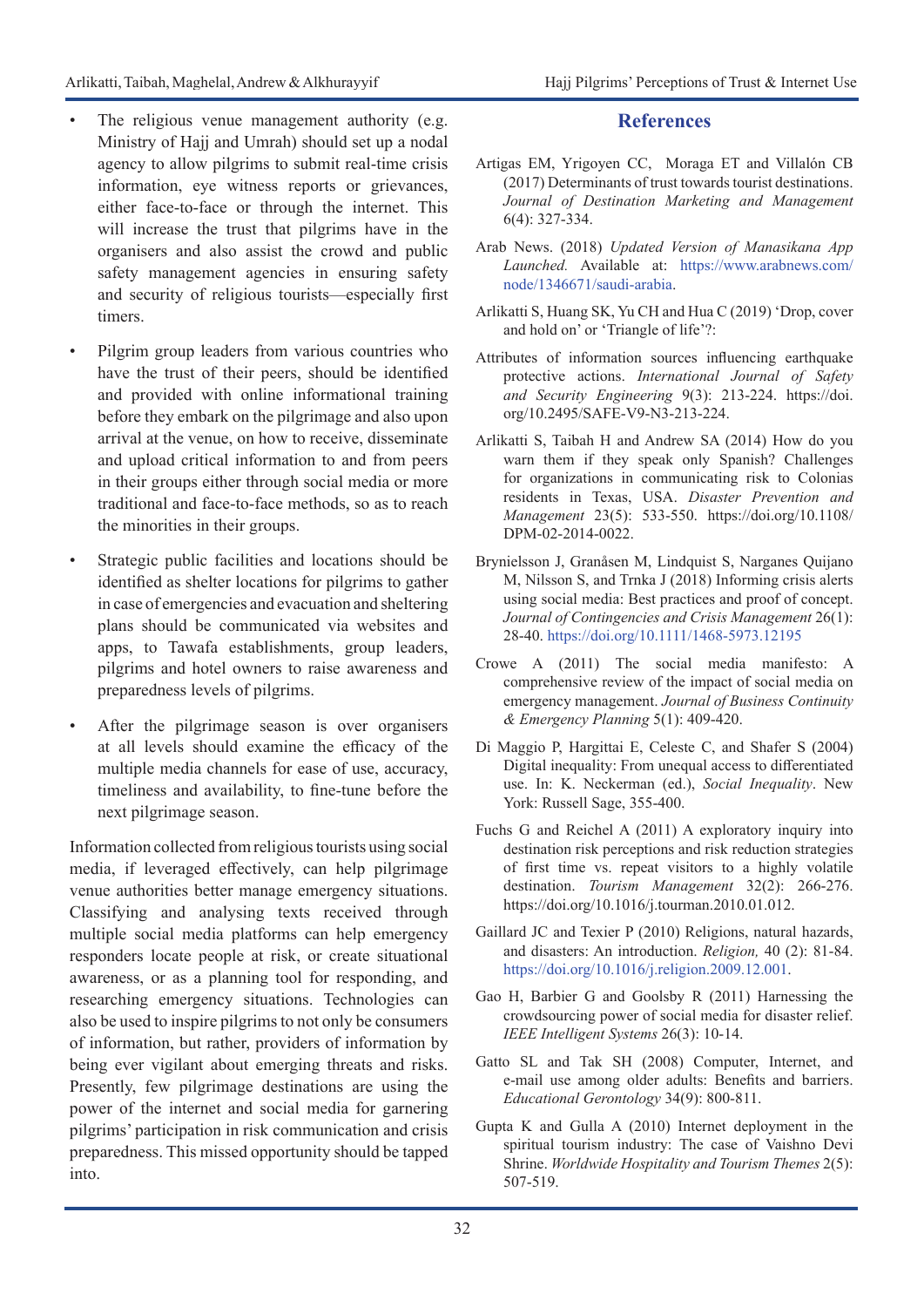Hajj 2017. Available at: <https://hajj2017.org>.

- Hamburger YA and Ben-Artzi E (2000) The relationship between extraversion and neuroticism and the different uses of the Internet. *Computers in Human Behavior* 16(4): 441-449. [https://doi.org/10.1016/S0747-5632\(00\)00017-](https://psycnet.apa.org/doi/10.1016/S0747-5632(00)00017-0)  $\Omega$ .
- Hargittai E and Hinnant A (2008) Digital inequality: Differences in young adults' use of the Internet. *Communication Research* 35(5): 602-621.
- Ho SS, Lee W and Hameed SS (2008) Muslim surfers on the Internet: Using the theory of planned behaviour to examine the factors influencing engagement in online religious activities. *New Media and Society* 10(1): 93-113.
- Houston JB, Hawthorne J, Perreault MF, Park, EH, Goldstein Hode M, Halliwell MR, Turner McGowen SE, Davis R, Vaid S, McElderry JA, and Griffith SA (2015 Social media and disasters: A functional framework for social media use in disaster planning, response, and research. *Disasters* 39(1): 1-22. <https://doi.org/10.1111/disa.12092>.
- Howard PN, Rainie L and Jones S (2001) Days and nights on the Internet: The impact of a diffusing technology. *American Behavioral Scientist* 45(3): 383-404. https://doi. org/10.1177/0002764201045003003.
- Joseph JK, Babu N, Dev KA and Pradeepkumar, AP (2016) Identification of potential health risks in mass gatherings: a study from Sabarimala pilgrimage, Kerala, India. *International Journal of Disaster Risk Reduction* 17: 95- 99. https://doi.org/10.1016/j.ijdrr.2016.04.008
- Khan EA and Shambour MKY (2017) An analytical study of mobile applications for Hajj and Umrah services. *Applied Computing and Informatics* 14(1): 37-47. [https://doi.](https://doi.org/10.1016/j.aci.2017.05.004) [org/10.1016/j.aci.2017.05.004](https://doi.org/10.1016/j.aci.2017.05.004).
- Kralisch A and Berendt B (2005) Language-sensitive search behaviour and the role of domain knowledge. *New Review of Hypermedia and Multimedia* 11(2): 221-246.
- Lunn RJ and Suman MW (2008) A longitudinal examination of Internet diffusion and adopter categories. *Observatorio (OBS\*)* 2(3).
- Lwoga ET and Chigona W (2017) Characteristics and factors that differentiate Internet users and non-users as information seekers: The case of rural women in Tanzania. *Information Development* 33(5): 447-462.
- Ministry of Hajj and Umrah (N.D) *The National Tawafa Establishment for pilgrims of Arabian countries*. Available at: <https://www.haj.gov.sa/en/InternalPages/Details/88>
- Online Sense (N.D) *Hajj 2017: 12 Ways in which the Manasikana App will Make your Life Easier*. Available at: <http://onlinesense.org/hajj-app/>.
- Organization for Economic Co-operation and Development. (2008). OECD Annual Report 2008. Available at: [https://](https://www.oecd.org/newsroom/40556222.pdf) [www.oecd.org/newsroom/40556222.pdf](https://www.oecd.org/newsroom/40556222.pdf)
- Pew Research Center. (2009). *Teens and mobile phones over the past five years: Pew Internet looks back*. Available at: [http://www.pewinternet.org/2009/08/19/teens-and](http://www.pewinternet.org/2009/08/19/teens-and-mobile-phones-over-the-past-five-years-pew-internet-looks-back/)[mobile-phones-over-the-past-five-years-pew-internet](http://www.pewinternet.org/2009/08/19/teens-and-mobile-phones-over-the-past-five-years-pew-internet-looks-back/)[looks-back/](http://www.pewinternet.org/2009/08/19/teens-and-mobile-phones-over-the-past-five-years-pew-internet-looks-back/).
- Ponnapureddy S, Priskin J, Ohnmacht T, Vinzenz F and Wirth W (2017). The influence of trust perceptions on German tourists' intention to book a sustainable hotel: A new approach to analysing marketing information. *Journal of Sustainable Tourism,* 25(7): 970-988. https://doi.org/10.1 080/09669582.2016.1270953.
- Propakistani. *Here's How Technology and Social Media Helped Hajj Pilgrims this Year*. Available at: [https://propakistani.](https://propakistani.pk/2017/09/06/heres-technology-social-media-helped-hajj-pilgrims-year/) [pk/2017/09/06/heres-technology-social-media-helped](https://propakistani.pk/2017/09/06/heres-technology-social-media-helped-hajj-pilgrims-year/)[hajj-pilgrims-year/](https://propakistani.pk/2017/09/06/heres-technology-social-media-helped-hajj-pilgrims-year/).
- Qurashi J (2017) Commodification of Islamic religious tourism: From spiritual to touristic experience. *International Journal of Religious Tourism and Pilgrimage* 5(1): 89- 104. Available at: [https://arrow.tudublin.ie/ijrtp/vol5/](https://arrow.tudublin.ie/ijrtp/vol5/iss1/9) [iss1/9](https://arrow.tudublin.ie/ijrtp/vol5/iss1/9).
- Qurashi J and Sharpley RA (2018) The Impact of SMART media Technologies (SMT) on the Spiritual Experience of Hajj Pilgrims. *International Journal of Religious Tourism and Pilgrimage* 6(3): 35-48. Available at: [https://arrow.](https://arrow.tudublin.ie/ijrtp/vol6/iss3/6) [tudublin.ie/ijrtp/vol6/iss3/6](https://arrow.tudublin.ie/ijrtp/vol6/iss3/6).
- Ragini JR, Anand PR and Bhaskar V (2017) Mining crisis information: A strategic approach for detection of people at risk through social media analysis. *International*  Journal of Disaster Risk Reduction 27: 556-566.[https://](https://doi.org/10.1016/j.ijdrr.2017.12.002) [doi.org/10.1016/j.ijdrr.2017.12.002.](https://doi.org/10.1016/j.ijdrr.2017.12.002)
- Raj R and Bozonelos D (2015) Pilgrimage Experience and Consumption of Travel to the City of Makkah for Hajj Ritual. *International Journal of Religious Tourism and Pilgrimage* 3(1). ISSN 2009-7379. 10.1079/9781780645230.0173.
- Starbird K and Palen L (2012) (How) will the revolution be retweeted?: information diffusion and the 2011 Egyptian uprising. *In Proceedings of the ACM 2012 Conference on Computer Supported Cooperative Work*. ACM: 7-16.
- Taibah H, Arlikatti S, Andrew SA, Maghelal P and DelGrosso B (2020) Health information, attitudes and actions at religious venues: Evidence from hajj pilgrims. *International Journal of Disaster Risk Reduction 51.*  [https://doi.org/10.1016/j.ijdrr.2020.101886.](https://doi.org/10.1016/j.ijdrr.2020.101886)
- Taibah H and Arlikatti S (2015) An examination of evolving crowd management strategies at pilgrimage sites: A case study of 'Hajj' in Saudi Arabia. *International Journal of Mass Emergencies and Disasters* 33(2).
- Taibah H, Arlikatti S and Andrew SA (2017) Risk communication for religious crowds: Preferences of Hajj pilgrims. *Disaster Prevention and Management* 27(1): 102-114.